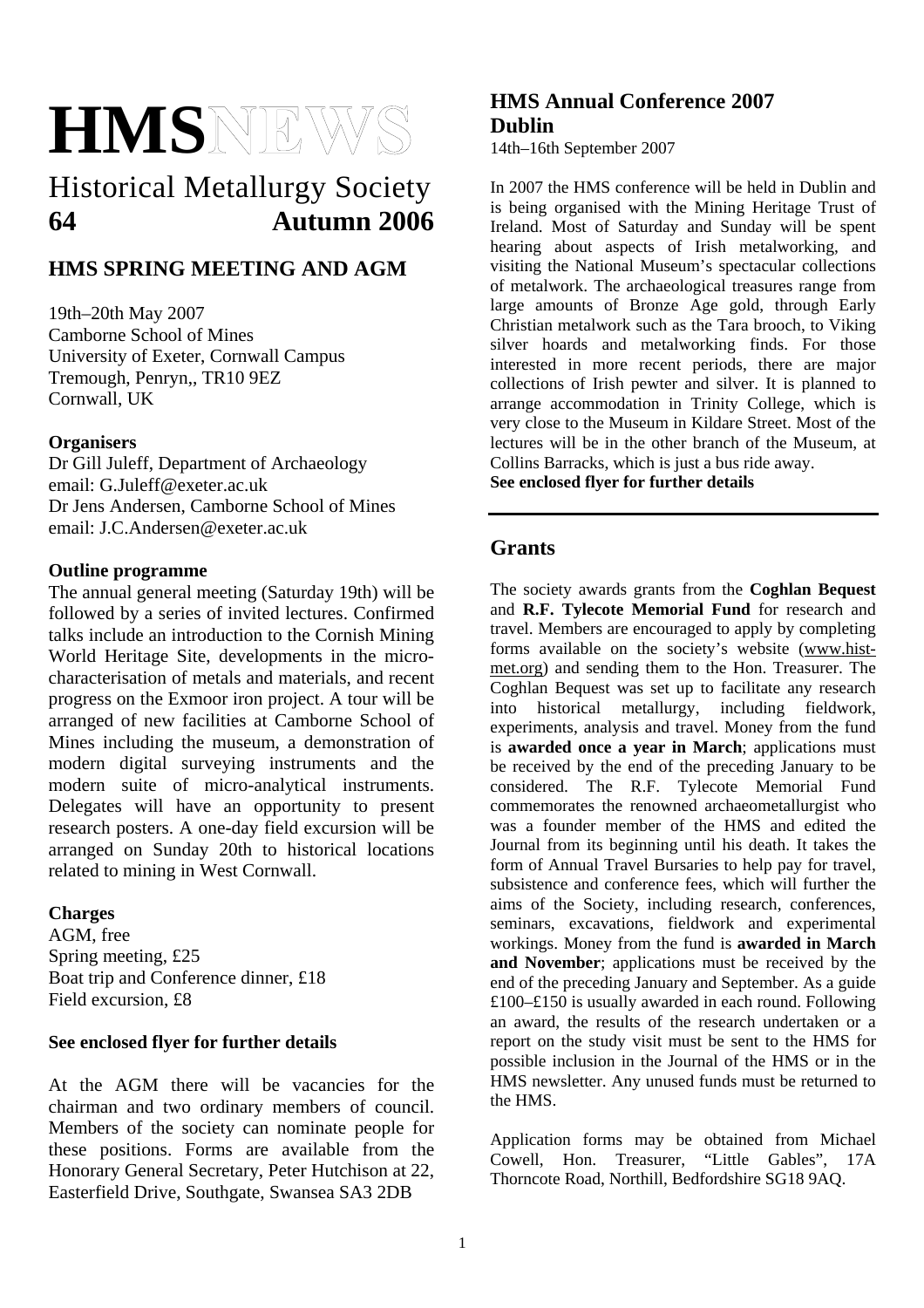## **Damage to an Important Metallurgy Site**

The nationally important metallurgical site at Warmley has recently been damaged by earthmoving activities. The Warmley site was occupied by William Champion, who patented a method for the manufacture of metallic zinc, from the 1740s until he was declared bankrupt in 1769. William Champion had established copper smelting furnaces, brass cementation furnaces and zinc smelting furnaces on the site (see Day 1973 for further details). The site also had a battery works, a wire works, a wind-mill used to grind zinc ore, and a Newcomen engine used to augment the water supply.

3.75 hectares of the site was scheduled as an Ancient Monument in 1997. Unfortunately scheduling does not always protect a site and in this case works to a factory site at the junction of Tower Lane and Tower Road North involved the removal of over 6000 cubic metres of soil and possibly archaeologically important deposits. Staff at the Kingswood Museum notified the local authority archaeological team who asked English Heritage to undertake emergency recording of the newly exposed section. This revealed a number of stone and brick structures and a culvert partially constructed from slag blocks. An extensive deposit of what appeared to be copper smelting slag was also recorded. This is not the first time that re-development in Kingswood has led to damage to archaeologically important remains of the William Champion brass works (Day 1988).

#### **If you know of any important sites which are under threat then notify the Society's Conservation Officer**

- Day, J 1973 *Bristol Brass. The history of the industry*. Newton Abbot: David and Charles
- Day, J 1988 'The Bristol brass industry: furnace structures and their associated remains'. *Historical Metallurgy* **22**, 24–41



*Anyone who visits Warmley should take the opportunity to see this remarkable statute of Neptune which once stood on an island in the middle of the millpond* 

## **HMS Conservation Officer**

#### *Paul Belford*

The role of the Conservation Officer is to keep a 'watching brief' on sites of metallurgical interest in the UK which might be threatened by decay, demolition or redevelopment. Normally, these sites will be appropriately dealt with by local authority planning officers under the aegis of planning regulations – as enshrined in PPG15 and PPG16. However, there may be cases where, for one reason or another, measures have not  $=$  or can not  $=$  be taken within this framework. For instance, the local planning authority may be unaware of the significance of a particular site: it may have been overlooked by previous work, or it may not be on the Sites and Monuments Record. In other cases a site may not be threatened by redevelopment, but might be in an advanced state of decay or dereliction.

I can assist local members when a case arises, either by talking to local planning officers about the significance of a particular site, or, by writing officially to express concern on behalf of the society. Indeed, I am reliant on members throughout the country to keep me up to date on these matters.

I would therefore appreciate information about any sites which appear to be under threat. Before making a balanced judgement on the action that may need to be taken, I will need:

- A synopsis of the recent planning history (if relevant) •
- A location map and/or plan of the site
- Some photographs if possible
- A brief description of the historical background and significance of the site
- Notes on who to contact (site owner, planning officer, etc.)

Usually a successful outcome can be achieved through a series of phone calls or emails to the appropriate people. Only in exceptional circumstances will there be a need for a formal written objection to a particular scheme. We need to be very careful as a society about the proportionality of our response to any particular case.

To contact the HMS Conservation Officer please write to:–

Paul Belford HMS Conservation Officer c/o Ironbridge Gorge Museum Trust, Coalbrookdale Telford, TF8 7DQ

Subsequent correspondence may be by telephone or email, but the initial contact must be in writing, please.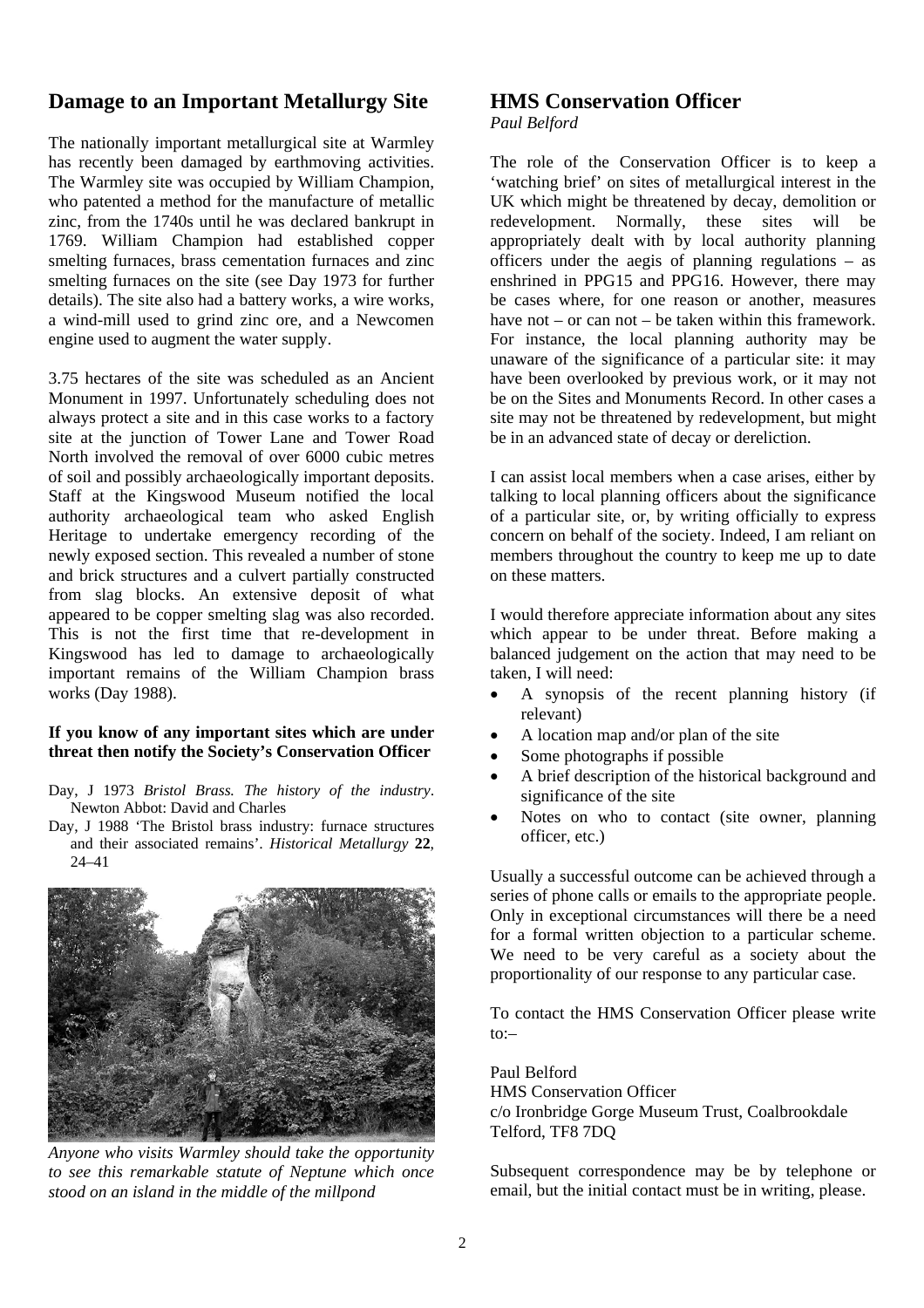# **Culduthel: an Iron Age smelting site near Inverness**

*Ross Murray* 

A spectacular Iron Age settlement has been discovered at Culduthel, just south of Inverness, during work for a new housing development. The excavation by Headland Archaeology focused on a circular enclosure that was visible on aerial photographs as a cropmark. Once excavation began it was clear that the enclosure was part of a much bigger settlement which included seventeen roundhouses. All were located outside the circular enclosure and several of the buildings were exceptionally well preserved by the hillwash that sealed a large area of Iron Age archaeology.



*Figure 1. Members of the excavation team standing in the postholes of one of the roundhouses at Culduthel* 

The roundhouses (Figure 1) were part of a large settlement, without any boundary in the form of a defensive ditch and bank, situated on a terrace overlooking Inverness, commanding clear views across the valley at the top of the Great Glen. The houses belonged to different phases of the settlement but were all built in the same way with a ring of posts. The largest, with a diameter of twenty metres, is one of the largest roundhouses found in Scotland.



*Figure 2. One of the bloomery iron smelting furnaces*

Many of the buildings were identified as having had an industrial function. Five buildings were bloomeries or smithies, identified by the presence of well preserved iron-smelting furnaces. It was clear that these were not domestic hearths as they were constructed with large edge-set stones forming a box, designed to collect the slag and iron bloom. The tops of these stones were fused together by a crust of iron slag (Figure 2) and, in some cases, the remains of a baked wattle and daub superstructure was also present. One building contained a series of three inter-cutting furnaces (Figure 3).



*Figure 3. Three inter-cutting furnaces* 

The surrounding deposits contained large amounts of iron slag and other metal-working debris, including clay furnace lining and iron bloom. Small amounts of copper slag were also recovered from these deposits as well as numerous crucible fragments and several clay moulds. One of the most unusual finds was a rotary quern stone that had been re-used with two ingot moulds on one surface and a unique 'fish-tailed' mould on the other for casting a mysterious copper alloy object.

The settlement was rich in artefact types that are unusual in Iron Age sites in Scotland. The presence of these coupled with the size of the roundhouses indicates that the settlement was of extremely high status. A few small Roman coins were recovered from one roundhouse. Iron objects were found in abundance and were very well preserved. As well as the weapons mentioned above, there were also woodworking tools (chisels and awls), bolts for joining wood, and smaller decorative objects.

The discovery at Culduthel will shed light on many aspects of Scottish Iron Age society. The industrial activity is on a scale not seen before in prehistoric Scotland. All the evidence suggests that the occupants of this settlement controlled the production of an important resource and appear to have been in contact with the Roman world to the south.

Email: ross@headlandarchaeology.com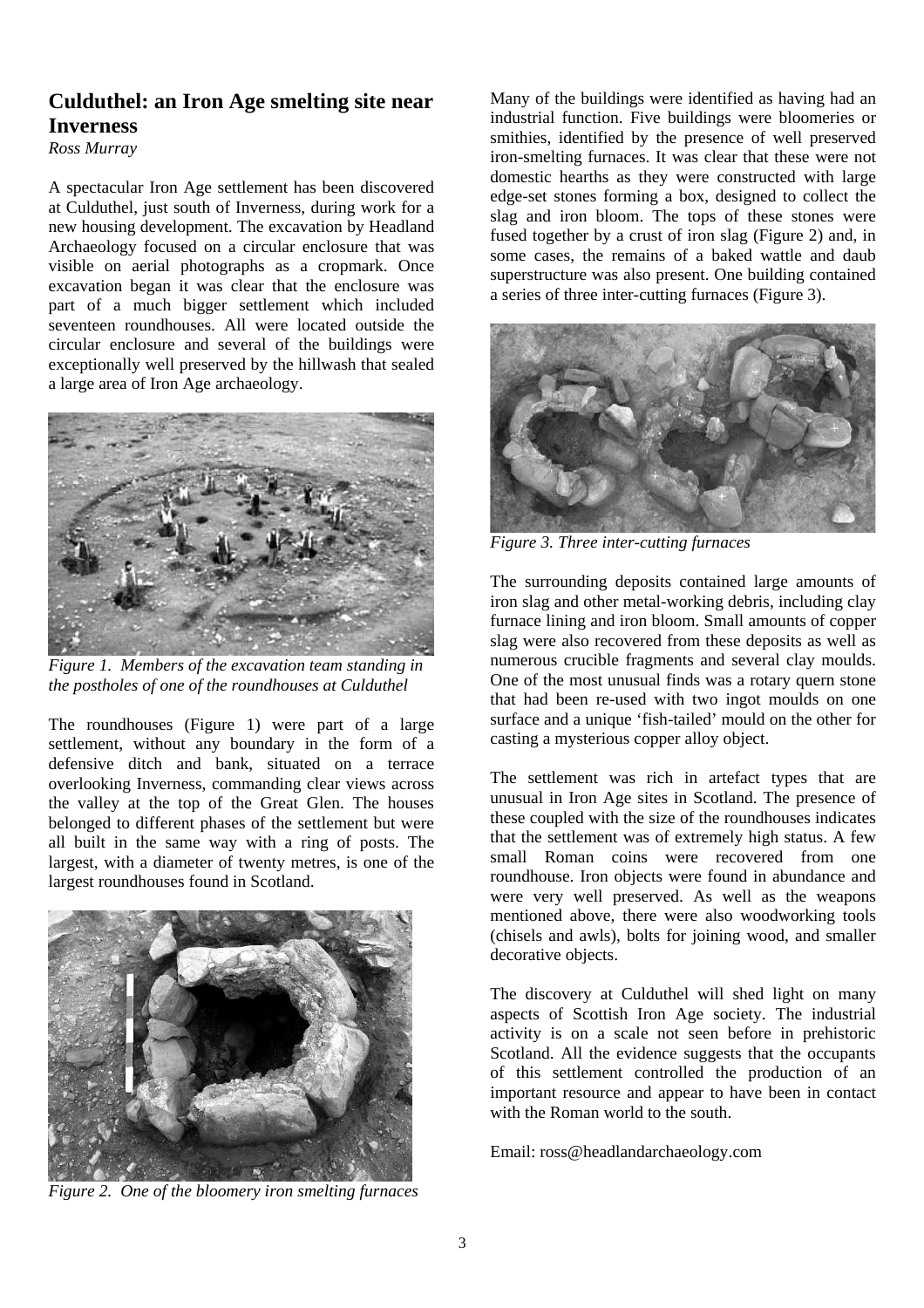## **Swalwell: Pre-Construct Archaeology**

*Robin Taylor-Wilson* 

An archaeological excavation was undertaken by Pre-Construct Archaeology in advance of the development of a site at Sands Road, Swalwell, Gateshead. The site was formerly occupied by Sir Ambrose Crowley's Iron Works, which were founded in the early 18th century and became one of the largest and most important ironworks in Europe.

Ambrose Crowley was born at Stourbridge, Worcester in 1658. His father was a successful ironmonger and a pioneer in the Black Country steelmaking industry. In 1681, after finishing his apprenticeship as an ironmonger, Crowley set up in business on his own account for the manufacturing of frying-pans, nails and other miscellaneous items of ironware in London. After quarrelling with the midland merchants who supplied his raw materials, Crowley transferred his large-scale manufactory to Sunderland in 1683. In 1690 he moved his operations to Winlaton, south of the river Tyne, and by 1707 (the year in which he was knighted) had bought out the operations of a rival partnership at Swalwell, west of Gateshead. He later became a director of the South Sea Company and, in 1713, he was elected MP for Andover. Before he could take his seat he died suddenly in October 1713.

There is a good technical description of the site in the mid-18th century by Reinhold Angerstein<sup>1</sup>. This states that the pig iron (from England and America) was unloaded at the wharfs on the Derwent, the finished goods were then loaded onto the empty boats. The pig iron was refined in charcoal-fired finery hearths and coal-fired chaferies and forged into bars (with a yearly output of 150 tons). The main products at this stage were agricultural tools for the colonial market (such as hoes and machetes) and ship's equipment (such as anchors, chains and cables). In addition, there were steel cementation furnaces, slitting mills, and an iron foundry.

The excavation area contained the majority of a building shown on the 1718 map of Crowley's Ironworks as a 'wharf building' to the east of the 'Grand Warehouse', and shown on a plan dated 1870 as an 'iron warehouse'. Built with handmade red bricks, the external dimensions of the building were 25.6m by 6.3m. Trenches excavated through the floor revealed a cobbled surface and several layers of cemented iron slag deposits, which are likely to represent successive floor levels associated with late 18th century and early 19th century use of the structure. The sandstone

foundations of the wharf building were also exposed at the southern end of the structure.

To the north and east of the wharf building, the southern edge of a former water channel, shown on the 1718 map as a 'corn mill race', was located and a section of retaining wall was exposed. The retaining wall had been subject to considerable rebuilding and repair and a wide range of materials had been utilised for this, including several substantial grinding stones, presumably derived from the ironworks.

To the east of the wharf building, was a brick and sandstone structure, which measured 16.4m by 7.5m. The south-eastern wall of this structure was of similar construction to the wharf building and is likely to have originated from Crowley's Ironworks (i.e. the 18th century). The 1718 map shows a rectangular building in this location annotated as 'Half Forge' and this is also shown on a map dated 1802. The 1870 plan of the ironworks shows a similar layout to the excavated remains, with a building narrower at its northern end. Within this building were the remains of a furnace identified as the chimney end of a probable puddling furnace. The puddling furnace was patented by Henry Cort in 1783–4 and was designed to create wrought iron from pig iron produced in a blast furnace. The structural remains surviving at Swalwell comprised a main outer skin of bricks with several phases of inner brick skins that represented repairs and replacements to the structure over time.



*The remains of part of the puddling furnace at Swalwell* 

Email: info.north@pre-construct.com

<span id="page-3-0"></span> $\frac{1}{1}$  Berg, T & Berg, P (eds) 2001 *R R Angerstein's Illustrated Travel Diary, 1753–1755*. London: Science Museum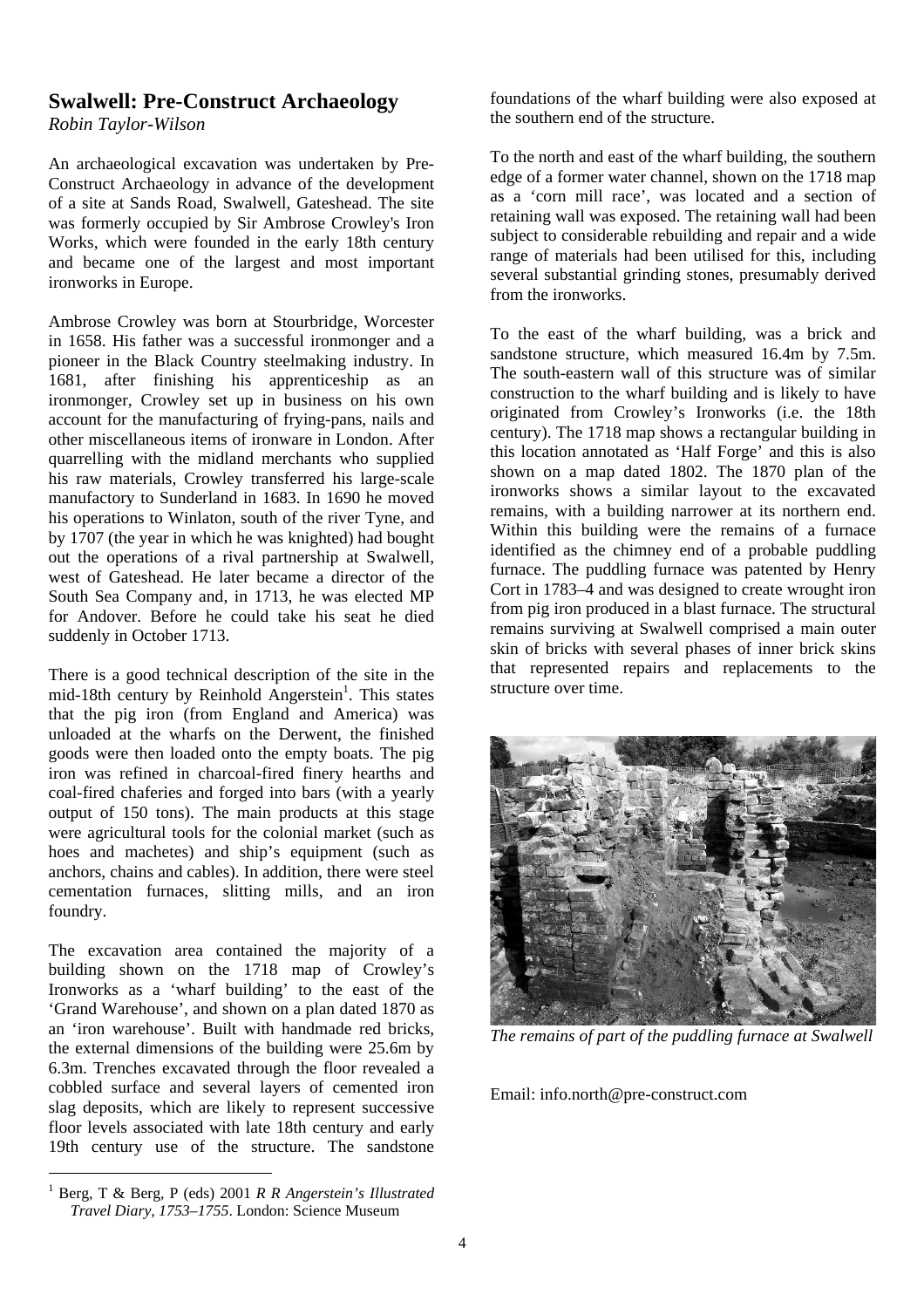## **C O N F E R E N C E R E P O R T Robert Smith**

#### **Annual HMS conference 2006**

The Forest of Dean, Wye Valley and South East Wales

Some 42 members and guests attended this year's annual conference which was a return visit to the Forest of Dean area. Accommodation in the Dean area has always been a problem but we were suitably housed in the Dean Field Studies Centre in Parkend, near Lydney. Most of us arrived during the afternoon of Friday 15th September and after dinner were told some of the background to the area and to some of the sites we were to visit on the Saturday field trip. Tim Young introduced us to iron making in the region down to 1500 and managed to make the all-important geology of the area clear, in a way that even I, with very little knowledge of geology, was able to understand. Joan Day gave an insight into the Bristol connections in the area. Ian Standing then gave us a masterful survey with many personal insights of the iron production in the Dean and Wye Valley area from the middle of the 16th century to around 1900.

After breakfast on Saturday and collection of the allimportant packed lunch, we set off for a full day of site visits, beginning with a route which took us from Parkend via the valley of the Newarne Brook to Lydney. Below Parkend the brook powered one or more 17th century charcoal iron forges before entering the Lydney Estate, on which were its Upper, Middle and Lower Forges. It seems that the first Lydney Furnace of the Wintours also used the brook. In later years, the valley hosted tinplate manufacture, collieries and, in 1927, a coal-fired power station. Unfortunately there was not time in our schedule to stop at Chepstow, a once important Marcher Lordship with castle, walled town and important port. The old road bridge, built in 1816 of cast iron by John Raistrick, carried the London to South Wales road traffic until 1966.

Our first stop, Tintern, was the site of the first waterpowered wire works in Britain, in about 1556. The works were controlled by the Mineral & Battery Company. Wrought iron for wire drawing required ductility and this was supplied as 'Osmond Iron' by the Monkswood Furnace between Usk and Pontypool. There appear to have been two furnaces at Tintern; one near the river built on land of the Earl of Worcester and first documented in 1629. The second, which we visited, was a site well up the Angiddy Brook. It is first mentioned, in 1669, in the Foley accounts and by 1707 John Hanbury and George White were supplying pig iron to the Knight's Stour partnership. The furnace was long lived, eventually closing around 1828. Towards the

end, David Mushet used it for experimental smelting of Indian wootz ore. The site was excavated and conserved under the direction of John Pickin in 1979–80 who fortunately was with us for the conference and we benefited from his guidance<sup>2</sup>. The site, once a meticulously excavated site, was now very overgrown and a good example of what happens to sites if they are not looked after and conserved regularly.

From Tintern our route took us up the river Wye, which we crossed at Bigsweir on a single arch bridge cast at Merthyr Tydfil in 1826, and on to Redbrook. Two powerful streams reach the Wye at Upper and Lower Redbrook, where from about 1800 to 1961 stood the Redbrook Tinplate Works. Although a traditional hand rolling mill it survived for a long time by producing ultra-thin plate  $-$  at 0.0025ins, it was said to be the world's thinnest. The works were served by a branch of the Monmouth-Coleford tramroad, via the self acting incline at Upper Redbrook. After 1876 it was supplied by the Wye Valley Railway.

The Upper Redbrook valley was equally industrialised with charcoal blast furnaces, from 1604 to 1816 and copper smelting from 1690 to 1730. From 1774, a further tinplate works (on a former copper works site) operated in conjunction with the Lower Tinplate Works; also a foundry and a brewery. Kings or Quick's Mill is recorded from at least 1400 and finished life as the Wye Valley Flour Mills. A reminded of past activities were the black slag blocks, from copper smelting, used in local walls and buildings.



*Conference delegates at the Whitecliff furnace* 

From Redbrook we drove to Coleford, a small settlement around a ford over the Collar Brook. The settlement extended down the Whitecliff Valley and, in

<span id="page-4-0"></span> $\frac{1}{2}$ <sup>2</sup> Pickin, J 1982 'Excavations at Abbey Tintern Furnace' *Historical Metallurgy* **16:1**, 1–21; Pickin, J 1983 'Excavations at Abbey Tintern Furnace: Part

<sup>2&#</sup>x27; *Historical Metallurgy* **17:1**, 4–11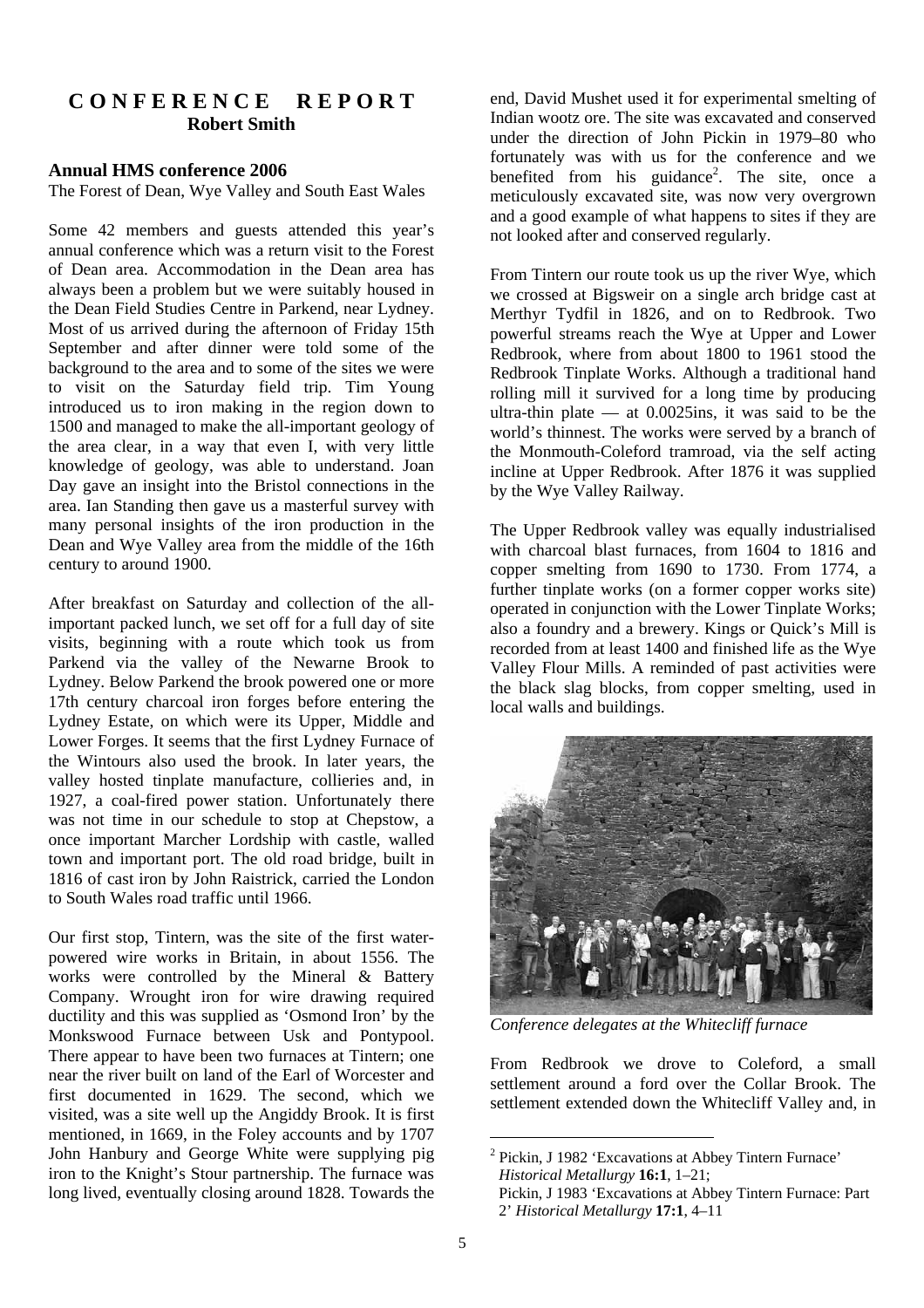the 15th century it contained an 'orehall', 'oresmyths', 'colsmyths'and 'hondsmyths' all of which were buildings, not people. Two old roads leading to Coleford were once called the orewey and the colway. Nearby is a settlement entitled The Scowles. The earliest written appearance of the place-name is 1434 which gives some indication of the antiquity of the mining there.

We then stopped at Whitecliff furnace, a cold blast, coke fuelled furnace stack, built and rebuilt 1798 to 1810. The surviving stack is probably the second furnace and was refurbished by David Mushet between 1809 and 1811. A massive inclined way from the valley floor gave access to the charging platform. An abutment for a charging bridge indicates that a third furnace was planned. The site also accommodated a paint works and several interesting personalities. Mushet's endeavours were not successful and the works failed before 1816. The stack has received five stages of conservation repairs and more are planned by the owners, Dean Heritage Museum Trust. I am sure that many members remember the fund-raising efforts of the Society to ensure that the site was bought and preserved and it was good to hear that the site is being cared for and it was particularly appropriate we should visit as a society.

Seeing a road sign to something called Puzzle Wood would not have elicited any positive response from me — probably just a children's playground. How wrong can one be! It is a semi-natural ancient woodland the extent of which is defined by the scowles it contains. Scowles are weathered, ancient surface workings for iron-ore and they date from early times to the late medieval period. The wood was turned into a rustic maze around 1900 and it is easy to get completely lost. This was one of the highlights of the trip and one could easily agree that it was one of the inspirations for Tolkien in writing about the forests in his books.

Clearwell Caves are underground workings for iron-ore, now open as a well lit show mine. The upper workings may be of early date although some of them were reworked, probably more than once. From about 1800 onwards, shafts and pumping gave access to previously submerged ore bodies. It is worth recalling that around 8 million tons of Dean ore were won by hand and about half of that was carried to surface on the backs of miners. After 1800, the deep mines won a further 4 million tons of ore, all of which was wound up shafts to the surface. The Caves are now open to the public and on the afternoon of our visit we were able to watch an experimental smelt in progress.

From Whitecliff we went on to Darkhill ironworks where we were guided round the site by local historian Keith Webb. David Mushet survived the failure of Whitecliff because he had invested in collieries. By 1818 he was also associated with Darkhill and built a cupola furnace there. This was probably for experimental work as well as for production. There was a crucible steel works and, by about 1840, a blast furnace lower down the site. There was also a brickworks and the site was served by a branch of the Severn & Wye tramroad and, after 1875, by the railway.

Robert Mushet, son of David, also used the Darkhill Works. He produced crucible steel and like his father he was an experimenter and inventor. He provided a solution for the original failure of the Bessemer Process. Later, at his adjacent Titanic Steelworks, he invented and developed the first tool steels -—RMS. This was taken up by the Osbom Company of Sheffield and proved successful.

From Darkhill some of the party walked back to the Field Centre by foot and were rewarded by a route, mostly on the former railway, passing quarries, old tramroads and varied tree crops. Those of us too tired by a superb day of visits, enlivened all the way by the amusing, anecdotal commentary from Ian Standing, returned in the coach!

At dinner on Saturday night, served by an enthusiastic and very helpful staff, we were able to toast the 85th birthday of Robson Davies, one of the longest surviving members of the Society and someone who helped to keep the Society going in the early days.

Afterwards we were treated to a series of short contributions from members. David Cranstone spoke about some recent work he had carried out at Wilson House in Cumbria, the site of John Wilkinson's model farm where he has tentatively identified the site where he kept an iron boat. Jeremy Hodgkinson then told us about the exciting discovery of a 2nd century Wealden bloomery currently under excavation by the Wealden Iron Research Group. Just as in the best serials at the very end of the last day of the current excavation a second, and even more promising site, was discovered which they hope to excavate next year. St Brievals has long been known as site where the iron heads for crossbow bolts, quarrels, were made, and local historian, Alf Webb, shared his local knowledge and enthusiasm of a fascinating medieval industry. Mike Davies-Shiel then told us about his work, Fieldwork, Parish Registers and Bloomery Sites in Cumbria. Joan Day showed a short video of the Saltford Brass Mill and the work that has gone on to preserve and present this unique site to the public. Finally Alan Freer presented a paper on his work on preserving Roaring Meg, a castiron mortar cast for the siege of Goodrich Castle during the English Civil War and the model he has expertly cast of the gun.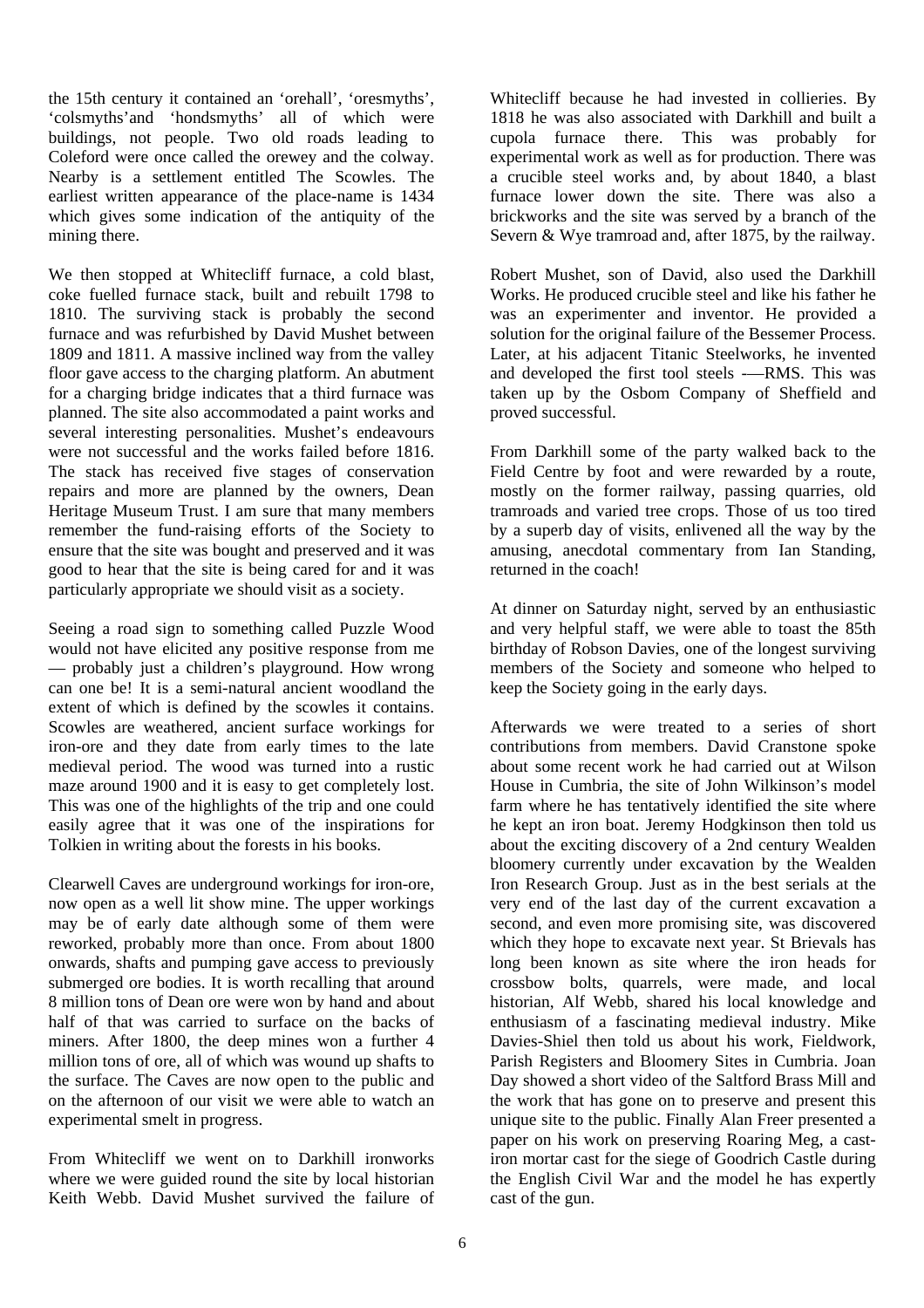Sunday morning was devoted to longer papers. First was Jon Hoyle on the problems of interpreting field evidence for the early period, in which he told us about new ways to carry out survey work by a new method called LIDAR. This aerial technique, which aroused a great deal of interest, has been used for extensive survey work by the Environmental Agency.

Unfortunately Maurice Febry was unable to present his paper on the Dean iron-ore miners but Ian Standing gave us an impromptu survey of the miners of the Forest. Finally Robert Protheroe Jones brought the whole story up to date with a presentation called: From State Intervention to Multinational Rationalisation: Llanwern and Ebbw Vale Works, 1935–2001.

This memorable and highly enjoyable conference was a great success due in very large measure to the hard work of Ian and Diane Standing who were ably assisted throughout the weekend by Alan and Di Freer – one which I am sure will be remembered by those fortunate to attend.

## **C O N F E R E N C E R E P O R T Matthew Nicholas**

## **Pots and Pans: domestic artefacts of base metal**  23rd September 2006

On Saturday 23rd of September 2006 at Somerset County Museum in Taunton Castle the Finds Research Group AD 700–1700 held a one day conference on copper alloy cauldrons and other domestic vessels.

Somerset County Museum is home to an impressive collection of cauldrons, posnets and skillets. This collection was built up by Roderick and Valentine Butler during a lifetime of collecting and is today considered to be one of the largest and most representative collections in existence. The vessels range in date from the medieval period to the 19th century and research by the Butlers showed many of the vessels to have been produced by founders within the South West. This remarkable collection was purchased by the Museum in 2004 and is now on display along with some authentic recipes you might like to try in your own cauldron (anyone for a calves head hashed?).

This collection formed the start of the day with a tour of the gallery display of English bronze cooking vessels, items from the reserve collection and an opportunity to handle the artefacts at close quarters. This was lead by Stephen Minnitt, Head of Museums for Somerset County Council.

Following this was a talk by Dr Christopher Green (Honorary Research Fellow, Royal Holloway, University of London) entitled 'Six hundred years of bronze cooking pots'. Unfortunately due to the machinations of Virgin Trains I missed the tour of the museum and a large proportion of Dr Greens talk.

After lunch the conference continued with a presentation by Marc Meltonville (Project co-ordinator, Historic Royal Kitchens, Hampton Court) entitled 'Can you learn new tricks from an old pot? experimental archaeology at Hampton Court kitchens'. All too often it is easy for the archaeologist struggling with stratigraphical or elemental enigmas to forget the people behind the pots. Marc presented a fascinating insight into the use of these vessels and the difficulties those using them may have faced. It was also interesting to hear of the projects success in the production of authentic pewter vessels and utensils with the help of a small company of casters who possess and use moulds dating back to the 17th century.

Danielle Wootton (PAS Finds Liaison Officer, Devon) then presented some of the cauldrons, posnets and skillets recorded by the Portable Antiquities Scheme showing the increasing amount of material being recorded around the country. The day concluded with talks on 'The Wenlock Jug' by Marian Campbell (Senior Curator of Metalwork, Victoria and Albert Museum) and Geoff Egan (Museum of London/Portable Antiquities Scheme) on 'Highly decorated early pewter ware and other domestic items'. This allowed the opportunity to see some exquisite examples of pewter ware and copper alloy vessels, and it was especially good to be able to see photos of the Wenlock Jug (now safely ensconced in Luton Museum) alongside comparable vessels in the British Museum and the Victoria and Albert Museum.

This conference proved to be a valuable insight into some of the impressive work that has increased knowledge on the production and use of these amazing objects, and that which remains to be done. Thanks go to the Finds Research Group AD 700–1700 for organizing an interesting and stimulating day.

## **Henry Cort website**

Eric Alexander, who has made a special study of Henry Cort and various other contemporary figures, has launched a website (www.henrycort.net/) devoted to the man who patented a method of converting cast iron into malleable iron. The site contains numerous entries that provide information that has come to light since the publication of the Mott and Singer book in 1983.